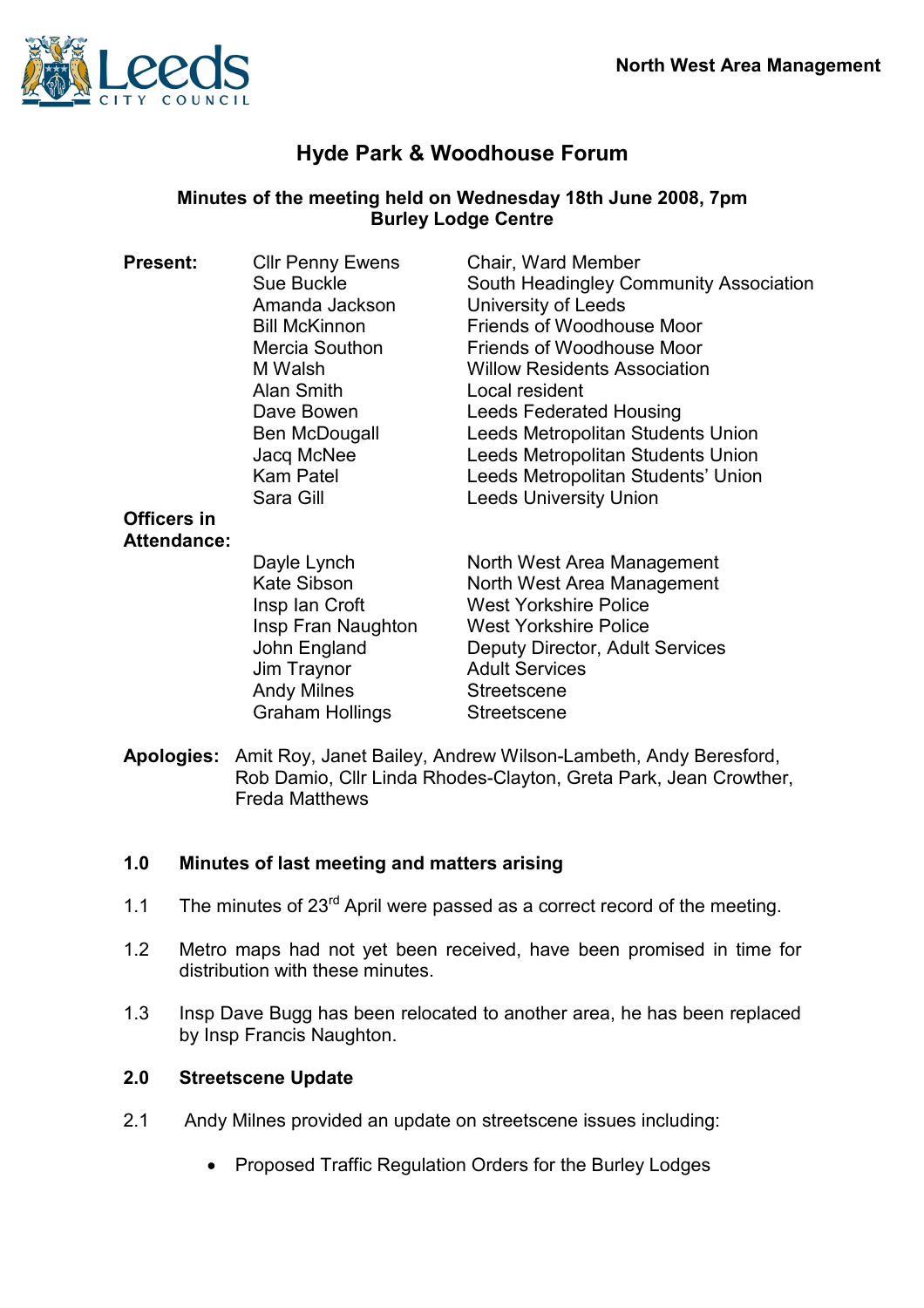- Student Changeover refuse collections will stay the same, street cleansing schedules will alter to reflect heightened need. Andy will remain the main point of contact for all referrals
- Green bag collections working quite well, getting 5-6 ton per month
- Recycling Education Team door-stepping in July/Aug
- 2.2 Suggestion made that 'No Glass' stickers are put on the top of green bins
- 2.3 Question asked about disposal of batteries and how to recycle. No recycling provision at the moment but could be disposed of at household waste sites.
- 2.4 Thanks to Andy for all his hard work, especially in light that he is soon to move jobs (his replacement currently being recruited)
- 2.5 Gully's on Burley Lodge Road been in need of cleaning since last October.

### 3.0 Adult Services

- 3.1 John England provided an overview of recent changes to Local Authorities statutory requirements for Adult Services and how this has been reflected in service delivery in Leeds.
- 3.2 Focus at the moment is on personalisation of services, giving service recipients chose on how funds are spend to meet their needs.
- 3.3 A multi agency approach is being looked at to enable more effective service delivery. There are presently meetings being held with Area Managers to consider this.

#### 4.0 Woodhouse Moor Issues

#### 4.1 DPPO

 Dayle Lynch provided an update on the current application for DPPOs covering Little London and Hanover & Woodhouse Squares. End date for representations on the matter is Monday  $30<sup>th</sup>$  June. Report going to  $7<sup>th</sup>$ July Licensing Panel for consideration.

 Priority, if approved, will be to monitor displacement issues throughout the area.

4.2 Confirmation that DPPOs are not a alcohol ban, but that if asked to surrender alcohol by a police officer or PCSO within a designated area the alcohol needs to be given up. Failure to comply with such a request is a criminal offence.

#### 4.3 Damage to the Moor